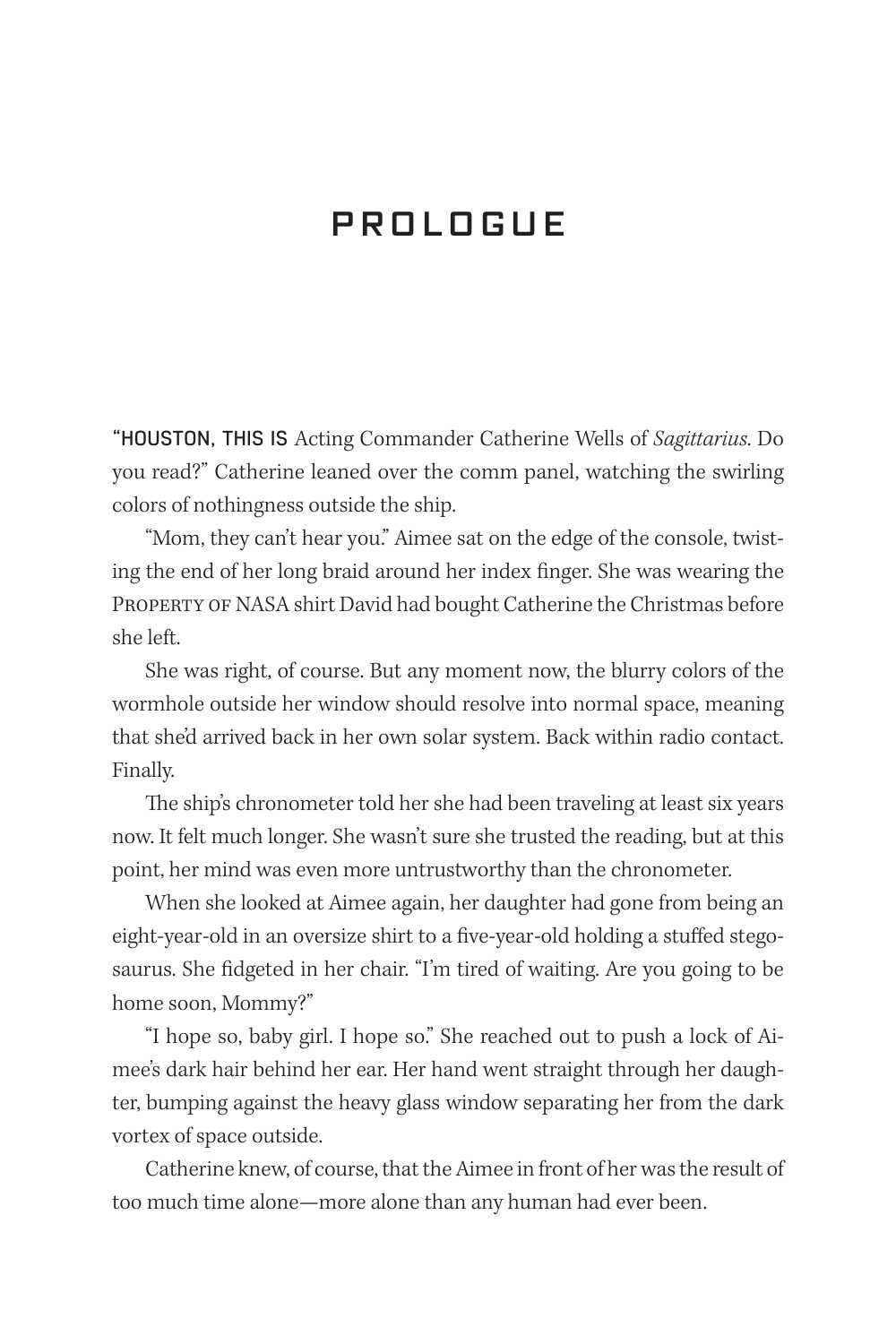She'd had a crew once. The other five individual quarters on the ship were empty now, but each bore marks and remnants of their former occupants: a data disk labeled in Claire's neat handwriting, Richie's battered Mets hat, photos of Ava's children on a shelf, Izzy's copy of *Catch-22*, Tom's antique compass. If she closed her eyes, it almost felt like they were right there, just as Aimee was, present but beyond reach. She couldn't remember the last time she'd seen them. Or why they weren't with her now.

All she knew was that she had to get home. To Aimee. To David. To Earth.

The ship gave a small lurch beneath her and for the first time in years, she saw stars again, the blackness of space stretching out before her, drawing her toward home. Her breath caught.

"Try the radio again, Mommy!" Aimee said, bouncing in her seat.

Catherine smiled at the vision of her daughter. She was still too far away for communication, but she had to try. For Aimee. She leaned over the comm panel again.

"Houston, this is Acting Commander Catherine Wells of *Sagittarius*. Do you read?"

——

All that met her was silence.

Tucked away in a corner of a basement of a satellite NASA office in Houston, largely forgotten, was central command for the Sentinel program. Its sole mission was to monitor the Einstein-Rosen bridge that had opened up past Mars's orbit in 1998, in case something came through it. Calling it "ERB Prime," as if it might be the first of several, seemed ridiculous then and even more so now. In the fourteen years that Kenny Turner had been working the graveyard shift for Sentinel, nothing ever came through. In fact, in the entire lifetime of the Sentinel program, exactly one thing ever had: the Voyager 5 probe, expected and ahead of schedule. Until now.

At 0341 Central Standard Time, the alarm went off, startling Turner away from his nightly perusal of various subreddits. With hands suddenly clammy, he scrambled to his computer to see if he could identify what had just appeared out past Mars.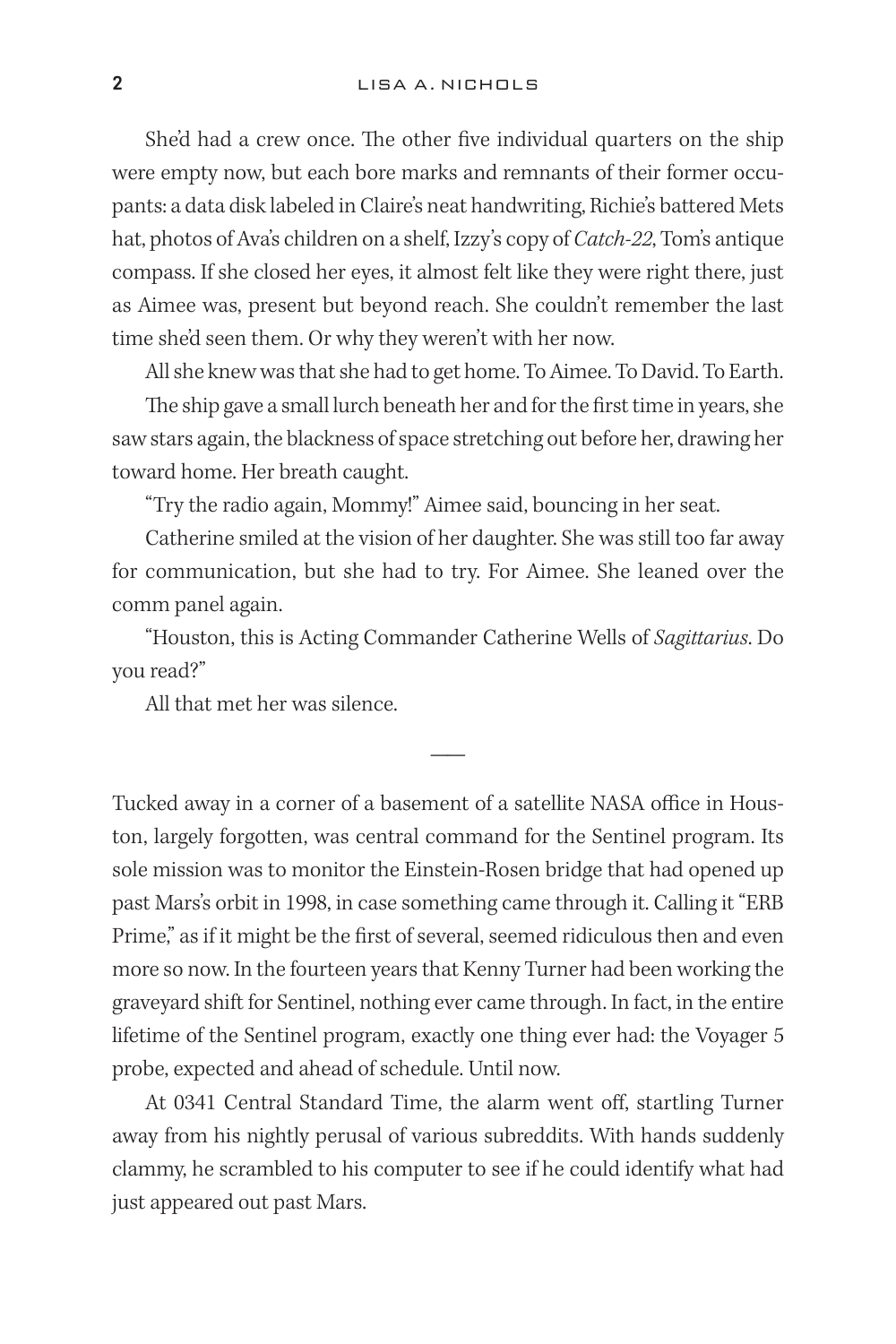He couldn't believe what he was seeing.

The ship's transponder identified the craft as *Sagittarius*, a ship that wasn't supposed to exist anymore. A phantom ship. Kenny's skin crawled. The crew of the Sagittarius I mission had been lost six years ago. After some initial earthshaking reports back from TRAPPIST-1f—evidence of the existence of primitive, mostly microscopic life on the planet—all transmissions had abruptly stopped, and the life-support readings for all six members of the crew failed.

Who the hell should he call? There were protocols in place if something unidentified came through the wormhole, and who to call when a planned mission made its return . . . but there was nothing on the books for what to do about a ghost ship.

The Sagittarius I mission was over, finished, and the mission's original flight director had died two years ago. Sagittarius II was still in the works . . . maybe he should call that flight director. No, Kenny decided, this was too big for anyone but the top. He placed the call to Sentinel's director, George Golding.

"Golding," came the growling voice over the phone. "This better be good." "Sir, this is Kenny Turner. We have a situation at Sentinel."

Kenny could hear his boss snap to full attention. "Tell me."

"*Sagittarius*, sir. It came back."

"Is this some sort of prank, Turner? Who put you up to this?"

"No joke, sir. I'm picking up the transponder signal loud and clear. No radio contact yet, but it'll be a bit before we'll hear."

"Jesus Christ on the cross." Golding took a deep breath. "All right. We gotta wake up the folks at JSC. I'll call the administrator. Oh hell, you should probably call someone with Sagittarius II. Llewellyn's off on some godforsaken wilderness trek right now. Morganson's covering for him. Call him."

Kenny stopped short of groaning. "Sir, don't you think that call would be better coming from you?" Kenny had heard about JSC's wunderkind. He'd never met him, but everyone knew his reputation. If there was a problem to find, Cal Morganson was the guy who was going to find it. And he walked into every situation expecting to find a problem. It was too damn early in the morning to deal with that.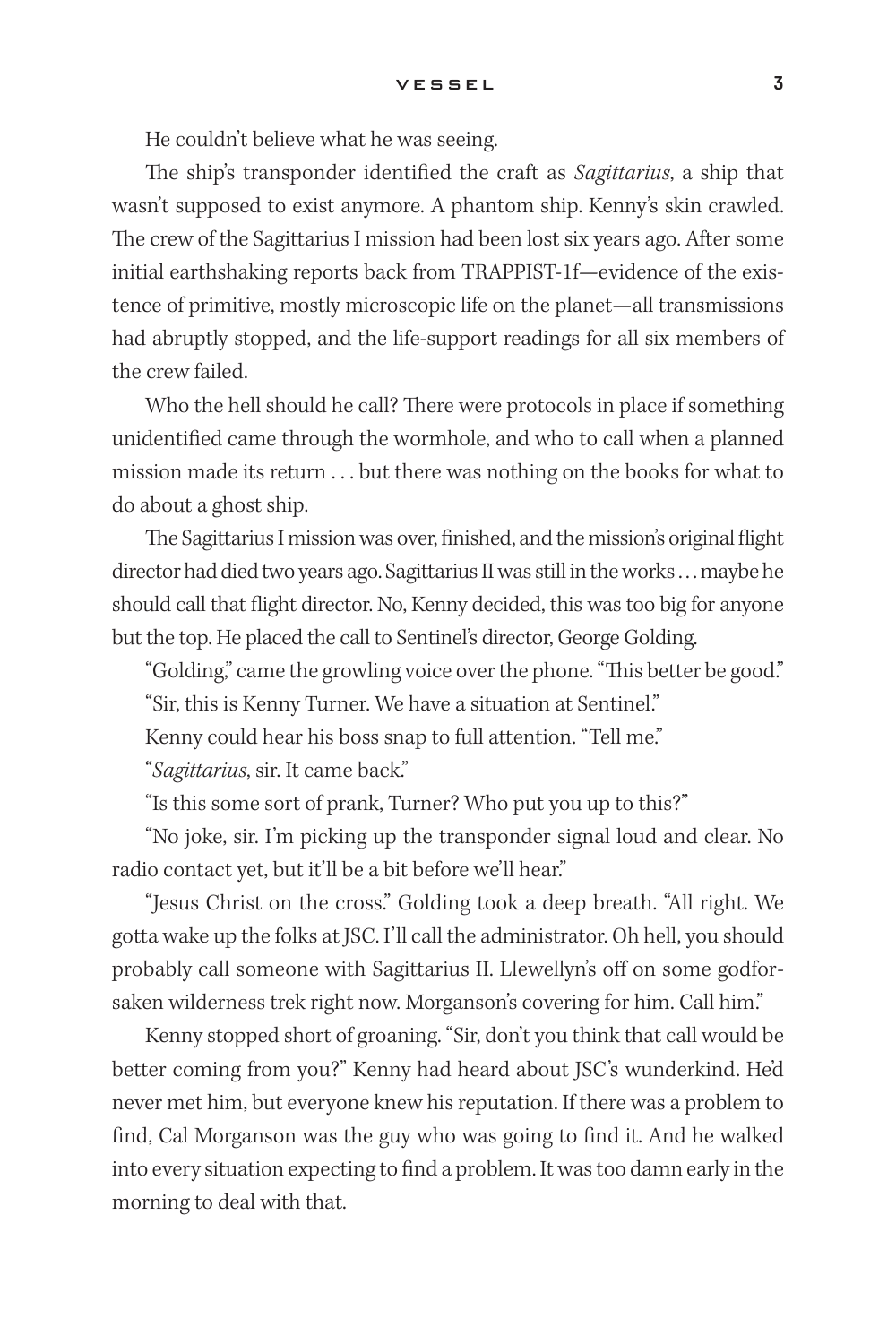Golding laughed. "You woke *me* up, you get to wake *him* up too. Call Morganson and I'll handle the big guns." He hung up without another word.

Kenny took a long swallow of coffee gone cold and grimaced before looking up Cal Morganson's contact information.

——

Cal Morganson drove like the devil from his apartment in Midtown, Houston, to Sentinel's tiny office. He'd been awake when Kenny had called, staring at the ceiling, his mind swirling with logistics and timetables and question after question, all unanswerable. The closer they got to the launch of Sagittarius II, the greater the specter of Sagittarius I's unknown fate loomed over the crew and staff.

*Sagittarius* returning! It was impossible, more than they could have hoped for.

Now, finally, they could get some answers about what had happened out there.

The Gulf Freeway was nearly empty this time of night, and he made it much faster than he'd expected. He jogged through the darkened office building that served as Sentinel's home base, bursting into the control center.

"What's their ETA for Earth?" he asked Kenny immediately. "Does JSC have a plan for getting them back on the ground yet?"

"Current trajectory puts them back in Earth's orbit in about three months. Director Golding is probably on the phone with the folks at Johnson as we speak."

Before Cal could throw out any more questions, the radio crackled to life.

"*—*of *Sagittarius*. Come in, Houston. This is Catherine Wells calling from *Sagittarius*."

Cal fought the urge to whoop. "*Sagittarius*, this is Houston, we read you loud and clear. Boy are we glad to hear from you!"

"Oh, thank God." The relief in Wells's voice was palpable, even across the millions of miles. "Any chance I can get a landing trajectory from you guys?" She laughed, the sound faint and staticky. "I'd like to come home now."

Something was wrong, something in the shaky tone of Wells's laugh, in the way she said "I" instead of "we."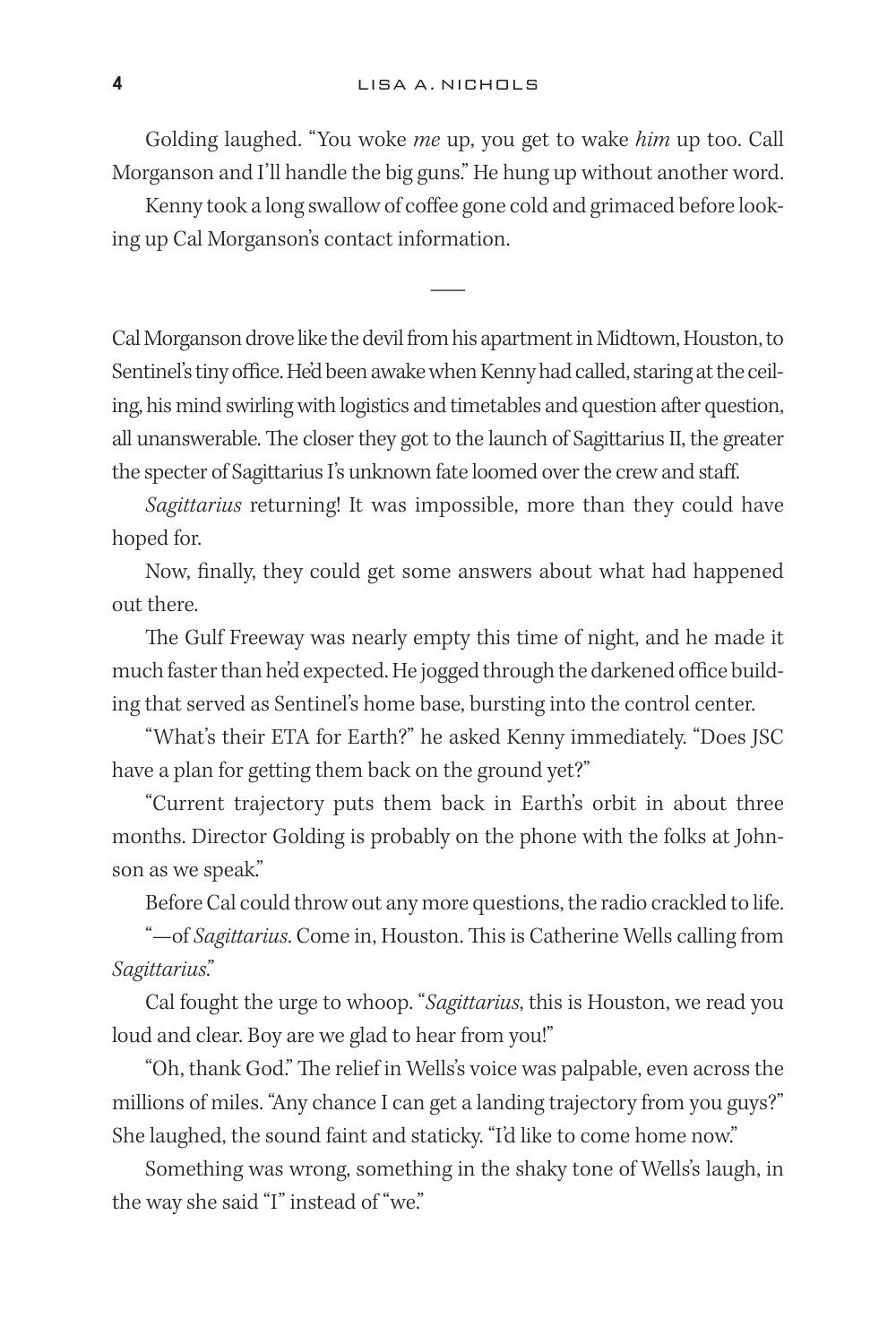## VESSEL **5**

"Colonel Wells, this is Cal Morganson. I don't think we ever met, but I work with Aaron Llewellyn. Who's with you up there? Status on the rest of the crew?"

"It's just me. They're . . . they're not here."

Before keying the mic again, Morganson glanced at Kenny. "Are you recording this?"

"Yes, sir."

Cal turned back to the mic, leaning into it as if he could get closer to her that way, could reach through space and pull the answers out of her. "What happened, Catherine? How long have you been alone?"

There was a long pause before she answered, long enough that Cal wondered if they'd lost contact. "Almost six years. I think."

*I think?* What the hell were they dealing with here? "We lost your lifesupport signals about six years ago." He drew a breath and said, "Colonel Wells . . . you and your crew have been presumed dead for those six years. Are you telling me the other five *are* dead?"

"I don't know. I-I think so. It's just me. No one else is on board."

"What do you mean you don't know?" This might be Cal's only chance to get unfiltered, raw answers. The more time Wells spent talking to other people, the more her story might shift and change. Right now, her relief to be talking to anyone would be the only thought on her mind.

"I don't remember." Her voice turned plaintive. "When can I talk to Aimee and David? I want to talk to my daughter."

Kenny shut off the mic. "Sir, she's been isolated for six years. We don't know what her mental state is. She sounds unstable."

"I know the effects of long-term isolation, Mr. Turner." He didn't bother to keep the chill out of his voice as he turned to Kenny. "By now, Wells has probably experienced hallucinations and breaks with reality."

"Then why ask her anything?"

"Whatever she tells me right now might not be real, but it won't be a lie. Don't you think it's odd that she doesn't remember *anything*?"

"Are you saying you think she's lying?"

Cal loved the astronauts he worked with like family, but he wasn't blind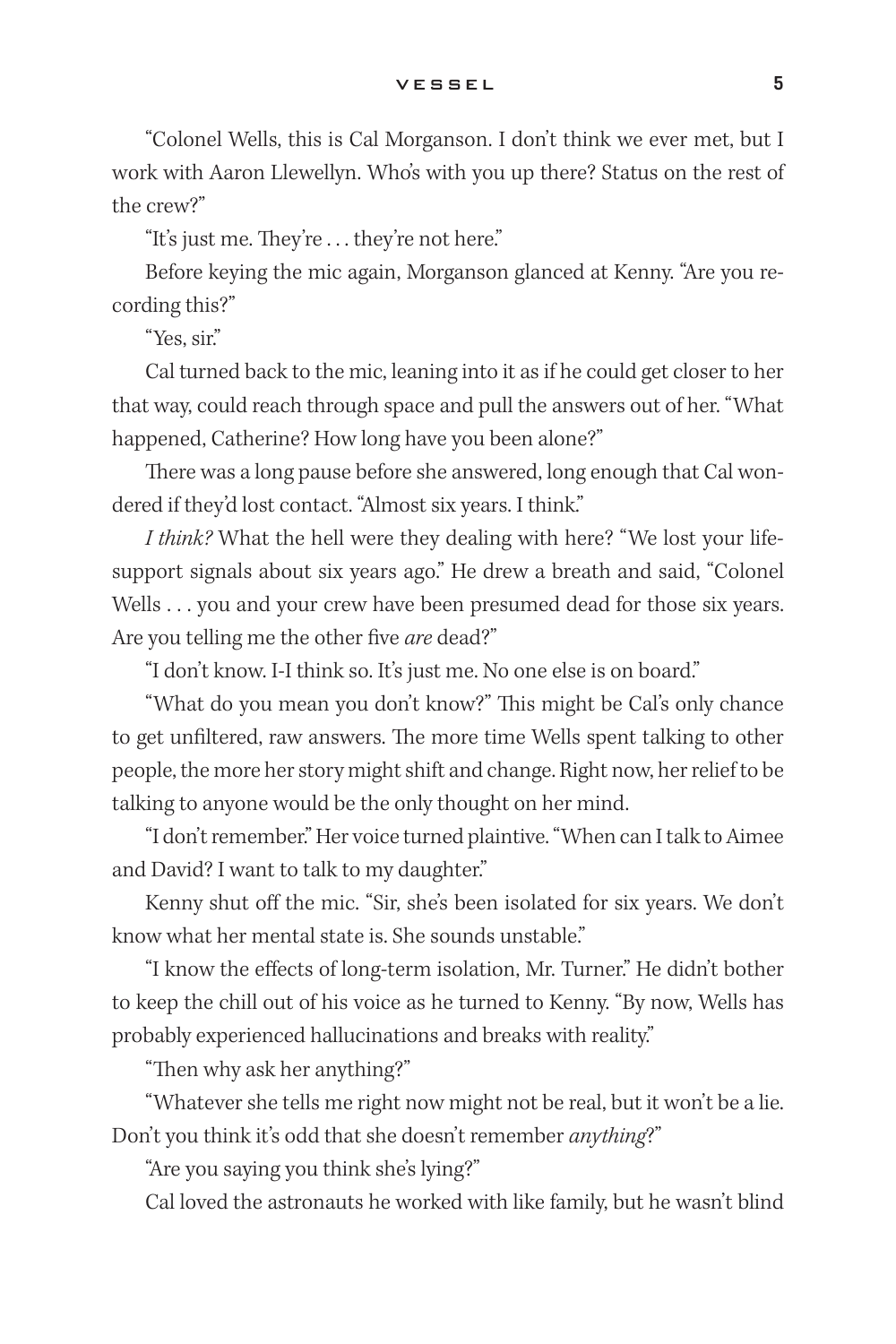to their faults—they were family he understood all too well. "I'm saying, Mr. Turner, I want to get as much information as I can, as quickly as I can." He turned the mic back on. "We'll have someone contact your family, Colonel Wells. I'm sure they'll be overjoyed to hear the news. In the meantime, can you tell me what you *do* remember?" To Kenny, he said, "Let me know when command contacts her family."

"Yes, sir."

Cal watched the radar showing the ship's continued path home. *What happened to you out there? And how do we keep it from happening again?* Catherine—unstable or not—had those answers, he knew she did. He just had to dig until he found them.

Aimee Wells jogged down the stairs and headed for the kitchen. Her dad was at the stove and Maggie sat at the kitchen table with a cup of coffee, reading something on her tablet.

——

"Morning, Aims," her dad said. "How do you want your eggs?"

She wrinkled her nose. "On someone else's plate. I'll just grab some cereal. Morning, Maggie," she said as she went to grab a bowl.

Aimee was glad when Maggie and her dad finally stopped pretending that Maggie wasn't basically living with them. She'd been about to tell them to stop when they finally sat her down and told her what she already knew, that they loved each other and were talking about getting married someday. Maggie was great, and she made Dad happy. They'd been practically a family for years now anyway. Maggie wound up helping Aimee with her homework more than her dad did, especially when Aimee got into advanced math. Her dad had a natural, instinctive understanding of calculus—which meant he had no idea how to help Aimee understand it. Thankfully, Maggie had struggled with it a little more, so she knew how to help.

"Morning," Maggie said, looking up with a distracted smile. "Sorry, getting ready for an early meeting."

"Who is it this time?" Aimee poured some granola into her bowl then mixed in some corn flakes. It was one of the many things she'd picked up